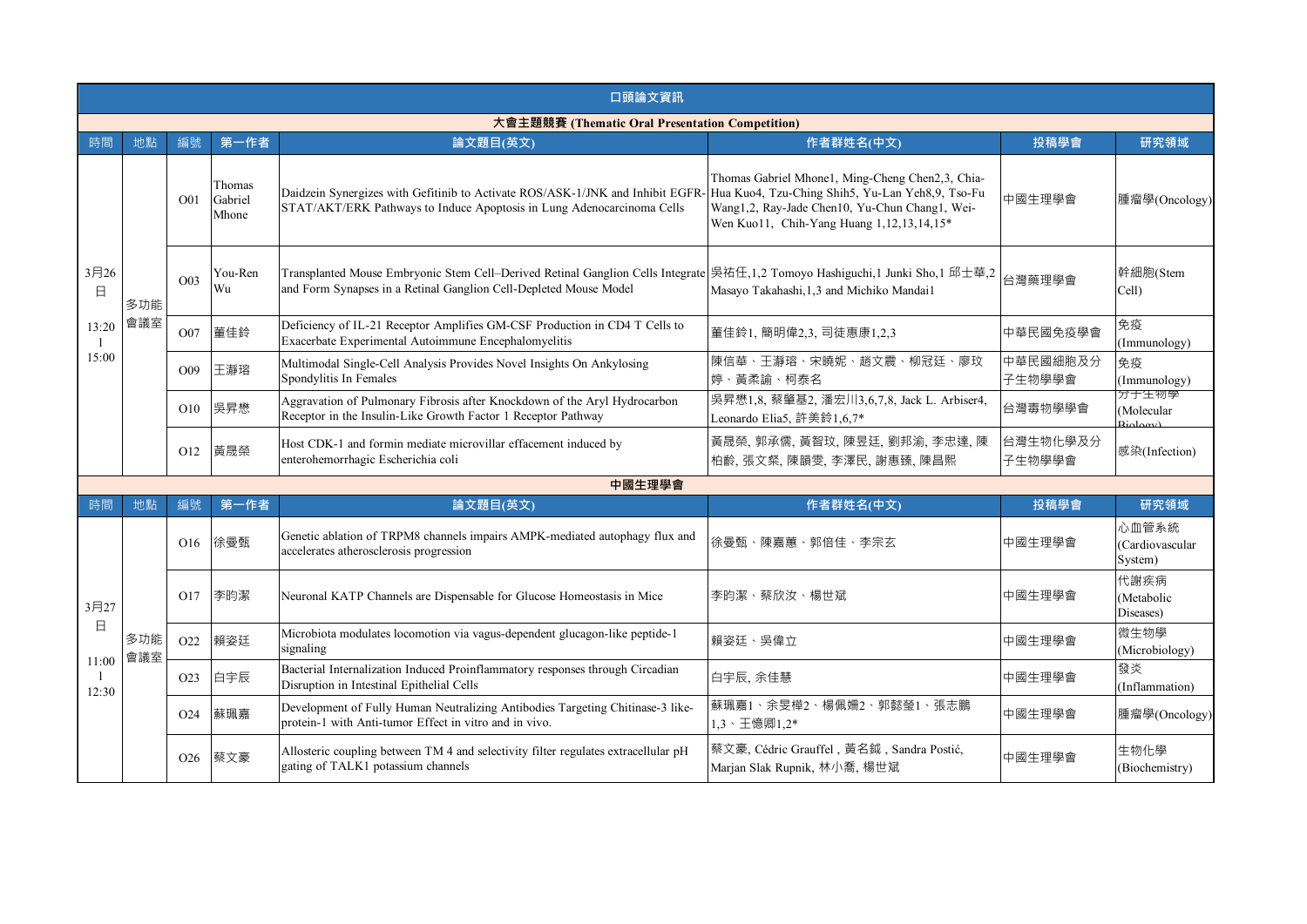|                    | 中華民國免疫學會   |                 |                 |                                                                                                                                                                                        |                                                                                                  |                    |                                                                              |                    |                 |     |                                                                           |               |
|--------------------|------------|-----------------|-----------------|----------------------------------------------------------------------------------------------------------------------------------------------------------------------------------------|--------------------------------------------------------------------------------------------------|--------------------|------------------------------------------------------------------------------|--------------------|-----------------|-----|---------------------------------------------------------------------------|---------------|
| 時間                 | 地點         | 編號              | 第一作者            | 論文題目(英文)                                                                                                                                                                               | 作者群姓名(中文)                                                                                        | 投稿學會               | 研究領域                                                                         |                    |                 |     |                                                                           |               |
| 3月27<br>日<br>09:00 |            | O <sub>27</sub> | 游雅如             | Conventional Dendritic Cell 1 (cDC1) and cDC2 Differentially Regulate Marginal<br>Zone B and Follicular B Response, respectively, through a T-Independent Manner                       | 游雅如, 李建國                                                                                         | 中華民國免疫學會           | 免疫<br>(Immunology)                                                           |                    |                 |     |                                                                           |               |
|                    | 多功能<br>會議室 | O <sub>28</sub> | 蔡依紋             | Blimp-1 in Regulatory T Cells functions As a Switch for Crohn's Disease<br>Development under Autoimmune Diabetes-Prone Genetic Background by<br>Modulating Treg Suppressive Function   | 蔡依紋1,2, 傅馨慧3,4, 簡明偉3,4,劉鈺文3,4, 董佳鈴5,<br>許詔淵3, 司徒惠康2,3,4,5*                                       | 中華民國免疫學會           | 免疫<br>(Immunology)                                                           |                    |                 |     |                                                                           |               |
|                    |            |                 | O <sub>29</sub> | 劉柏均                                                                                                                                                                                    | Decoy Receptor 3 Suppressed TLR4 and Thymus-Dependent Stimuli-Induced<br>Humoral Immune Response | 劉柏均, 黃思穎, 呂春敏      | 中華民國免疫學會                                                                     | 免疫<br>(Immunology) |                 |     |                                                                           |               |
| 11:00              |            | O30             | 劉程豪             | Evaluate the Anti-tumor Ability of Interleukin-2 Variants Secreted from Engineered<br>Escherichia coli                                                                                 | 劉程豪1, 2, 牟昀1*                                                                                    | 中華民國免疫學會           | 免疫<br>(Immunology)                                                           |                    |                 |     |                                                                           |               |
|                    |            | O31             | 蔡佩汝             | PTEN Finetunes Cholesterol Homeostasis that Suppresses TLR9-Mediated<br>Inflammation in B Cells                                                                                        | 蔡佩汝,徐偉展,陳明玉,詹博強,蘇郁文                                                                              | 中華民國免疫學會           | 免疫<br>(Immunology)<br>研究領域<br>(Molecular<br>(Molecular<br>代謝疾病<br>(Metabolic |                    |                 |     |                                                                           |               |
|                    |            |                 |                 | 中華民國細胞及分子生物學學會                                                                                                                                                                         |                                                                                                  |                    |                                                                              |                    |                 |     |                                                                           |               |
| 時間                 | 地點         | 編號              | 第一作者            | 論文題目(英文)                                                                                                                                                                               | 作者群姓名(中文)                                                                                        | 投稿學會               |                                                                              |                    |                 |     |                                                                           |               |
|                    |            | O <sub>43</sub> | 劉雅良             | Precise Control of Microtubule Disassembly in Living Cells                                                                                                                             | 劉雅良·陳筱奇·李耕琿·Kritika Shaiv·陳品妤<br>鄭璇,洪詩容,楊雯婷,黃仕涵,張雅筑,王嫺築<br>高竟琳,孫品蕎,趙明鴻,李彥瑩,湯銘哲,林玉俊               | 中華民國細胞及分<br>子生物學學會 | 生物化學<br>(Biochemistry)                                                       |                    |                 |     |                                                                           |               |
|                    |            | O <sub>44</sub> | 謝智雄             | Mechanistic study and targeting of SOX17/NRF2 transcriptional axis in esophageal<br>squamous cell carcinoma with chemoradiotherapy resistance                                          | 謝智雄1, 官彣徽1, 張維倫2, 謝達斌3, 劉軒4, 譚賢明4,<br>郭懿瑩1, 王憶卿1,5*                                              | 中華民國細胞及分<br>子生物學學會 | 分子生物學<br>Biology)                                                            |                    |                 |     |                                                                           |               |
|                    |            | O <sub>45</sub> | 林琬璇             | Dihydroceramide desaturase promotes the formation of intraluminal vesicles and<br>inhibits autophagy to increase exosome production                                                    | 林琬璇, 吳貞儀, 張之綱, 莊佩寰, 林志維, 朱麗安, 江<br>安世, 何翰蓁, 詹智強, 黃舒宜                                             | 中華民國細胞及分<br>子生物學學會 | 分子生物學<br>Biology)                                                            |                    |                 |     |                                                                           |               |
| 3月27<br>Β          | 大禮堂        | O46             | 何彥志             | PARP1 facilitates the recruitment of DNA translocases to damaged replication forks                                                                                                     | 何彥志,顧晨薰,許嘉麟,蔡翔勝,張松彬,冀宏源,廖<br>泓鈞                                                                  | 中華民國細胞及分<br>子生物學學會 | 分子生物學<br>(Molecular<br>Biology)                                              |                    |                 |     |                                                                           |               |
| 10:00<br>11:30     |            | O <sub>47</sub> | 李倫維             | Mechanobiological Mechanism of Cyclic Stretch-Induced Cell Columnarization                                                                                                             | 李倫維1,2, 溫福來2, 李耕琿2, 蘇亦秀2, 湯銘哲1,2                                                                 | 中華民國細胞及分<br>子生物學學會 | 其他(Others)                                                                   |                    |                 |     |                                                                           |               |
|                    |            | O <sub>48</sub> | 李芸萱             | Melatonin thwarts tumor necrosis factor receptor and peritoneal dissemination via<br>VDR/TNFR1 axis                                                                                    | 李芸萱, 吳昇懋, 許美鈴                                                                                    | 中華民國細胞及分<br>子生物學學會 | 腫瘤學(Oncology)                                                                |                    |                 |     |                                                                           |               |
|                    |            | O <sub>49</sub> | 曾吉祥             | Anterior Cruciate Ligament Transection and Medial Meniscectomy induced<br>Osteoarthritis in High Fat Diet Fed Rats: Effects of Lactobacillus plantarum<br>Fermented Lemon Peel Extract | 曾吉祥、陳薇恩、龔瑞林                                                                                      | 中華民國細胞及分<br>子生物學學會 | Diseases)                                                                    |                    |                 |     |                                                                           |               |
|                    |            | O <sub>50</sub> | 林威成             | Phase separation of CTP synthase in the regulation of intracellular amino acids                                                                                                        | 林威成1, 王雋諺1, 阿尚·查克拉博蒂1,2, 黃光靖1, 白<br>麗美1                                                          | 中華民國細胞及分<br>子生物學學會 | 分子生物學<br>(Molecular<br>Biology)                                              |                    |                 |     |                                                                           |               |
|                    |            |                 |                 |                                                                                                                                                                                        |                                                                                                  |                    |                                                                              |                    | O <sub>51</sub> | 鄭子霖 | The Mechanism of Dysbindin in Regulating Retinal Waves during Development | 鄭子霖, 呂明軒, 王致恬 |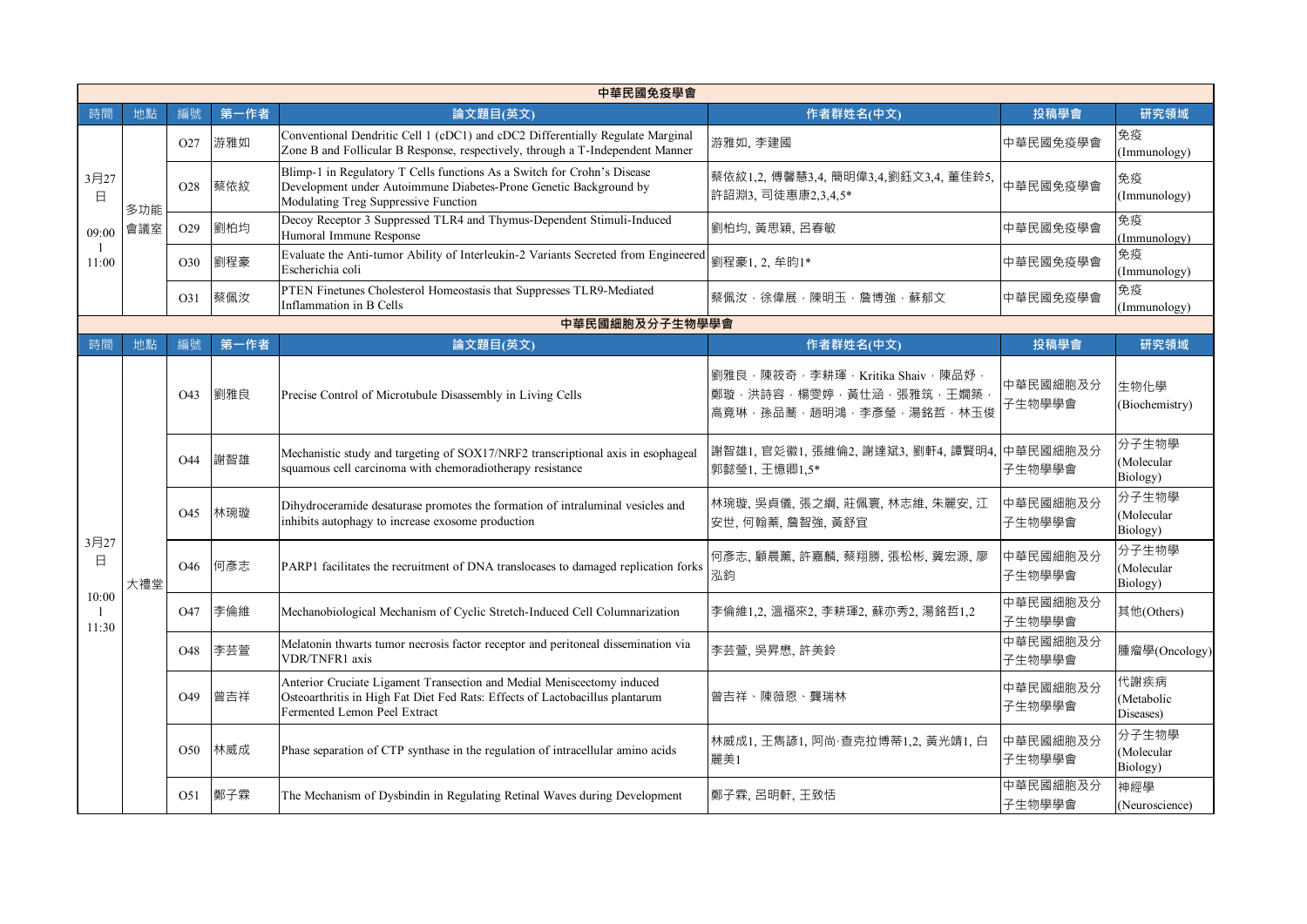|                 | 中華民國解剖學學會 |                 |                 |                                                                                                                                                            |                                                                                                                                      |                                                                                                                                          |                                                             |                                 |                                                                                                        |          |
|-----------------|-----------|-----------------|-----------------|------------------------------------------------------------------------------------------------------------------------------------------------------------|--------------------------------------------------------------------------------------------------------------------------------------|------------------------------------------------------------------------------------------------------------------------------------------|-------------------------------------------------------------|---------------------------------|--------------------------------------------------------------------------------------------------------|----------|
| 時間              | 地點        | 編號              | 第一作者            | 論文題目(英文)                                                                                                                                                   | 作者群姓名(中文)                                                                                                                            | 投稿學會                                                                                                                                     | 研究領域                                                        |                                 |                                                                                                        |          |
|                 |           | O <sub>52</sub> | 李宇恆             | Long term intake L-tyrosine supplementation may cause skeletal muscle atrophy in<br>mice                                                                   | 李宇恆, 龔秀妮                                                                                                                             | 中華民國解剖學學<br>會                                                                                                                            | 其他(Others)                                                  |                                 |                                                                                                        |          |
|                 |           | O <sub>53</sub> | 葉建宏             | Cell therapy for left ventricular heart failure                                                                                                            | 、黃柏勳、陳天華、黃正雄、傅毓秀<br>葉建宏<br>、蕭鎮源                                                                                                      | 中華民國解剖學學<br>盦                                                                                                                            | 幹細胞(Stem<br>Cell)                                           |                                 |                                                                                                        |          |
|                 |           | O <sub>54</sub> | 王思婷             | Honokiol blocked migration and metastasis in gastric cancer by down-regulating<br>ATF3/CXCR7 signaling                                                     | 王思婷1, 吴昇懋1, 許美鈴1                                                                                                                     | 中華民國解剖學學<br>會                                                                                                                            | 腫瘤學(Oncology)                                               |                                 |                                                                                                        |          |
|                 |           | O <sub>55</sub> | 方雅菁             | Regulation of Eag1 and hErg Potassium Channel Proteostasis via Differential<br>Degradation by Two E3 Ubiquitin Ligases                                     | 方雅菁, 湯志永, 鄭瓊娟                                                                                                                        | 中華民國解剖學學<br>會                                                                                                                            | 神經學<br>(Neuroscience)                                       |                                 |                                                                                                        |          |
|                 |           | O <sub>56</sub> | 許芊芃             | The Regulatory Role of miR-194 and miR-192 in the Hepatic Bile Acid Synthesis                                                                              | 許芊芃‧陳柏均‧許書豪*                                                                                                                         | 中華民國解剖學學<br>會                                                                                                                            | 代謝疾病<br>(Metabolic<br>Diseases)                             |                                 |                                                                                                        |          |
|                 | 第三會<br>議室 | O <sub>57</sub> | 張庭瑜             | The Therapeutic Effects and The Relative Mechanisms of Isoxanthohumol on<br>Restenosis                                                                     | 張庭瑜、王淑慧                                                                                                                              | 中華民國解剖學學<br>會                                                                                                                            | 心血管系統<br>(Cardiovascular<br>System)                         |                                 |                                                                                                        |          |
| 3月27            |           | O <sub>58</sub> | 張愛              | Honokiol Thwarts Epithelial-Mesenchymal Transition and Peritoneal Dissemination<br>by Regulating YY1/HSP27 in Gastric Cancer                               | 張愛,吳昇懋,許美鈴*                                                                                                                          | 中華民國解剖學學<br>會                                                                                                                            | 腫瘤學(Oncology)                                               |                                 |                                                                                                        |          |
| $\Box$<br>09:00 |           | O59<br>O60      |                 | 謝欣妤                                                                                                                                                        | Comparison of diabetes rat model induced by different period of high fat diets and<br>different dosage of streptozotocin             | 謝欣妤、蔡佩君、蕭鎮源、徐佳福、陳天華                                                                                                                      | 中華民國解剖學學<br>會                                               | 代謝疾病<br>(Metabolic<br>Diseases) |                                                                                                        |          |
| 11:00           |           |                 |                 |                                                                                                                                                            |                                                                                                                                      |                                                                                                                                          |                                                             | 劉祐瑜                             | The Therapeutic Effects and The Relative Mechanisms of Corylin on Nonalcoholic<br>Fatty Liver Disease. | 劉祐瑜,王淑慧* |
|                 |           | O <sub>61</sub> | 蕭安              | TEE ameliorates fructose-induced intestinal inflammation damages                                                                                           | 蕭安1,林妤叡1,蔡帛蓉2 ,龔秀妮*                                                                                                                  | 中華民國解剖學學<br>會                                                                                                                            | 新藥研究(Drug<br>Discovery)、中草<br>藥(Chinese Herbal<br>Medicine) |                                 |                                                                                                        |          |
|                 |           | O <sub>62</sub> | 邢相媛             | Molecular Mechanisms of Aryl Hydrocarbon Receptor Dysfunction in Psoriasis                                                                                 | 邢相媛,許美鈴                                                                                                                              | 中華民國解剖學學<br>會                                                                                                                            | 發炎<br>(Inflammation)                                        |                                 |                                                                                                        |          |
|                 |           |                 | O <sub>63</sub> | 陳以理                                                                                                                                                        | Anterior Gradient 2 Regulates Endoplasmic Reticulum Stress in Cancer Progression<br>and Sorafenib-Resistant Hepatocellular Carcinoma | 陳以理, 陳政義                                                                                                                                 | 中華民國解剖學學                                                    | 腫瘤學(Oncology)                   |                                                                                                        |          |
|                 |           |                 |                 | O <sub>64</sub>                                                                                                                                            | 傅斯顬                                                                                                                                  | To study the effects of particulate matter on high fat-induced mitochondrial<br>dysfunction in cardiomyocytes and the related mechanisms | 傅斯顬1, 賴財春1, 李紫琳1, 陳玉怜1*                                     | 中華民國解剖學學<br>會                   | 心血管系統<br>(Cardiovascular<br>System)                                                                    |          |
|                 |           | O <sub>65</sub> | 賴謙睿             | Enhancement of farnesoid X receptor inhibits migration, adhesion, and angiogenesis<br>through proteasome degradation and VEGF reduction in bladder cancers | 賴謙睿, 張欣翰, 陳瀅, 吳勝堂                                                                                                                    | 中華民國解剖學學<br>會                                                                                                                            | 腫瘤學(Oncology)                                               |                                 |                                                                                                        |          |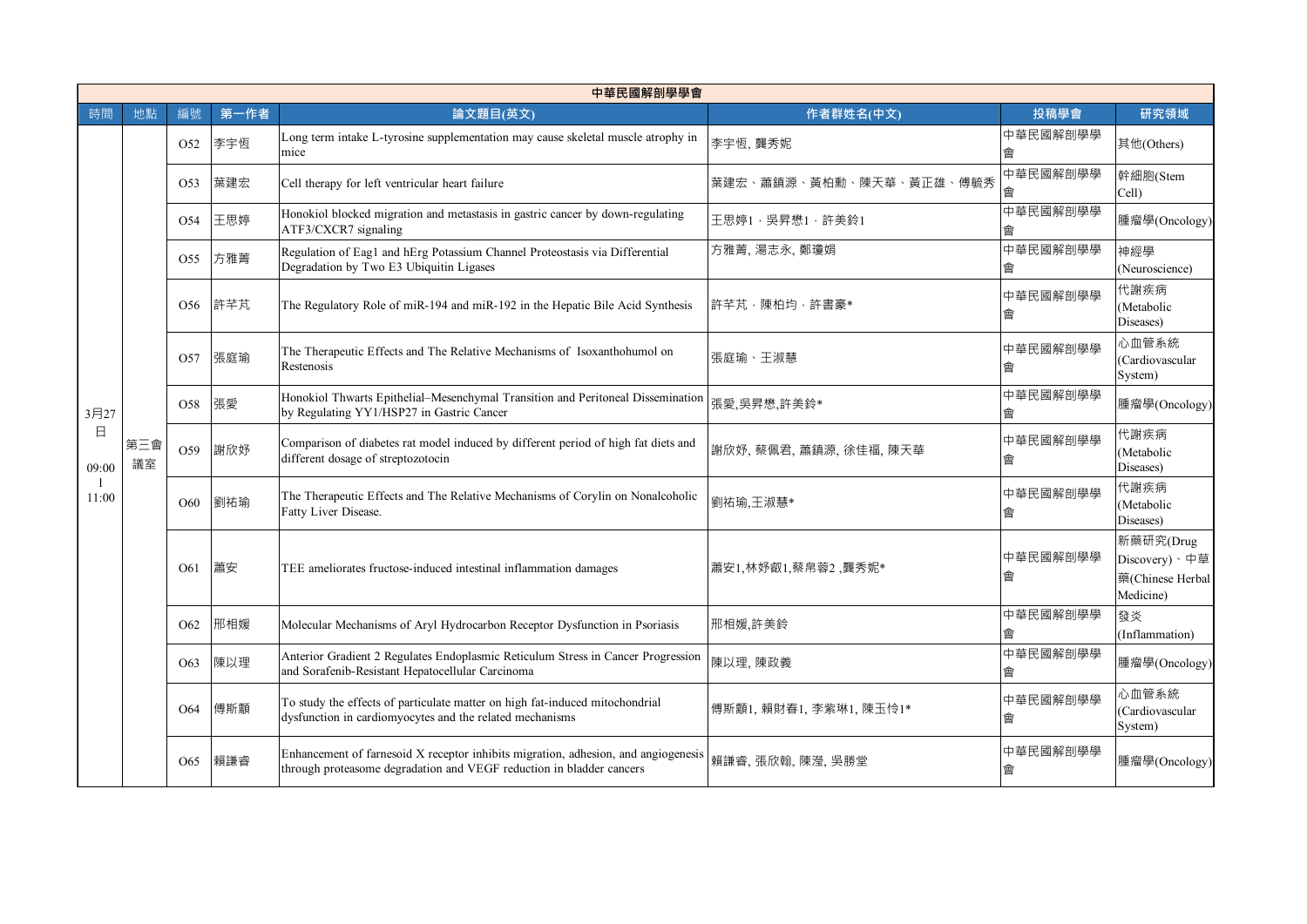|                                               | 台灣藥理學會     |                 |                           |                                                                                                                                                                              |                                                                                                      |                |                                                             |  |
|-----------------------------------------------|------------|-----------------|---------------------------|------------------------------------------------------------------------------------------------------------------------------------------------------------------------------|------------------------------------------------------------------------------------------------------|----------------|-------------------------------------------------------------|--|
| 時間                                            | 地點         | 編號              | 第一作者                      | 論文題目(英文)                                                                                                                                                                     | 作者群姓名(中文)                                                                                            | 投稿學會           | 研究領域                                                        |  |
| $3 \overline{$ 26<br>$\Box$<br>09:00<br>10:30 |            | O <sub>66</sub> | 吳昇懋                       | Targeting Histone Deacetylase-3 Blocked Epithelial-Mesenchymal Plasticity and<br>Metastatic Dissemination in Gastric Cancer                                                  | 吴昇懋1, 詹以吉2, 蔡世傳3, 潘宏川4, 沈錦昌5, 楊振<br>寧6, 李淑華1, 劉興華7, 沈立偉1, 邱乾善8, Jack L<br>Arbiser 9, 孟孟孝13, 許美鈴1,11* | 台灣藥理學會         | 腫瘤學(Oncology)                                               |  |
|                                               |            | O68             | 鄭方茹                       | Cigarette Smoke-induced LKB1/AMPK Pathway Deficiency Reduces EGFR TKI<br>Sensitivity in NSCLC                                                                                | 鄭方茹1, 2, 陳家弘3,4, 王柏幃5, 胡玳瑋5, 蔡文正6, 吳<br>駿一7, 湯智昕1,5, 涂智彥3,4, 洪明奇2,5,8,9, 黃偉謙<br>$5,8,9,10,*$         | 台灣藥理學會         | 腫瘤學(Oncology)                                               |  |
|                                               | 多功能<br>會議室 | O70             | Tsung-Chih<br><b>Fsai</b> | Distinct contribution of granular and agranular subdivisions of the retrosplenial<br>cortex to remote contextual fear memory retrieval                                       | 蔡宗志, 余亭萱, 洪毓傑, 馮樂瑩, 許桂森                                                                              | 台灣藥理學會         | 神經學<br>(Neuroscience)                                       |  |
|                                               |            | O71             | 石馥瑄                       | An Innovative NRF2 Nano-modulator induces Lung Cancer Ferroptosis and Elicits<br>an Immunostimulatory Tumor Microenvironment                                                 | 石馥瑄1,3, 謝智雄2, 謝宏嘉2,3, 謝達斌1,3,4,5,6, 王憶<br>卿2,3*                                                      | 台灣藥理學會         | 腫瘤學(Oncology)                                               |  |
|                                               |            | O97             | 江雅靖                       | Cigarette smoke-promoted osteopontin expression attract mesenchymal stem cells<br>recruitment and facilitate lung cancer metastasis                                          | 江雅靖1. 湯智昕2*                                                                                          | 台灣藥理學會         | 腫瘤學(Oncology)                                               |  |
|                                               |            |                 |                           | 中華民國臨床生化學會                                                                                                                                                                   |                                                                                                      |                |                                                             |  |
| 時間                                            | 地點         | 編號              | 第一作者                      | 論文題目(英文)                                                                                                                                                                     | 作者群姓名(中文)                                                                                            | 投稿學會           | 研究領域                                                        |  |
|                                               |            | O72             | Uyanga<br>Batbold         | Artemisia Santolinifolia-Mediated Chemosensitization via Ac-tivation of Distinct<br>Cell Death Modes and Suppression of STAT3/Survivin-Signaling Pathways in<br><b>NSCLC</b> | 劉俊仁                                                                                                  | 中華民國臨床生化<br>學會 | 分子生物學<br>(Molecular<br>Biology)                             |  |
|                                               |            | O73             | 饒梓明                       | CNTN4 Inhibits Tumorigenesis via Reduction of uPA-mediated Angiogenesis in<br>Colorectal Cancer: Its Allelic Loss Predicts Adverse Survival                                  | 饒梓明1,2, 邱士齊3, 江紹瑜3, 李景行3, 蕭聿昕3, 蔡明 中華民國臨床生化<br>宏4,5, 楊雅倩3,6*                                         | 學會             | 腫瘤學(Oncology)                                               |  |
|                                               |            | O <sub>74</sub> | 廖耿楙                       | Diphenyleneiodonium (DPI) Ameliorates Cell Senescence through Facilitate<br>Mitochondrial Fission via Drp1 Mitochondrial Translocation                                       | 廖耿楙, 陳祉蓉, 羅偉嘉, 徐臣瑋, 俞松良, 楊泮池, 蘇<br>剛毅                                                                | 中華民國臨床生化<br>學會 | 老化醫學(Aging<br>Medicine)                                     |  |
| 3月27<br>$\Box$                                | 第二會        | O75             | 張惠嵐                       | Development of MALDI-TOF MS based assay for DNA repair enzyme - hSMUG1                                                                                                       | 張惠嵐,張倖林,蘇剛毅,林亮音,方偉宏<br>學會                                                                            | 中華民國臨床生化       | 分子生物學<br>(Molecular<br>Biology)                             |  |
| 09:00<br>12:00                                | 議室         | O76             | 邱韋中                       | Ergosterol Peroxide Functions as a Novel NTCP Inhibitor to Suppress Hepatitis<br>Delta Virus Infection                                                                       | 邱韋中1. 呂翊瑄1. 黃琤1*                                                                                     | 中華民國臨床生化<br>學會 | 新藥研究(Drug<br>Discovery)、中草<br>藥(Chinese Herbal<br>Medicine) |  |
|                                               |            | O77             | 沈似紋                       | Killer-cell immunoglobulin-like receptor (KIR) genetic profile in Taiwan                                                                                                     | 沈似紋1, 李宜哲2, 劉萬騏2, 吳韶涵1,2, 蔡明宏3,4, 楊 中華民國臨床生化<br>雅倩1.2*                                               | 學會             | 分子生物學<br>(Molecular<br>Biology)                             |  |
|                                               |            | O78             | 吳宜臻                       | Amino Acid Restriction Induces a Long Non-Coding RNA UBA6-AS1 to Regulate<br>GCN2-Mediated Integrated Stress Response in Breast Cancer                                       | 吳宜臻1, 郭靜穎1,2                                                                                         | 中華民國臨床生化<br>學會 | 轉譯醫學<br>(Translation<br>Medicine)                           |  |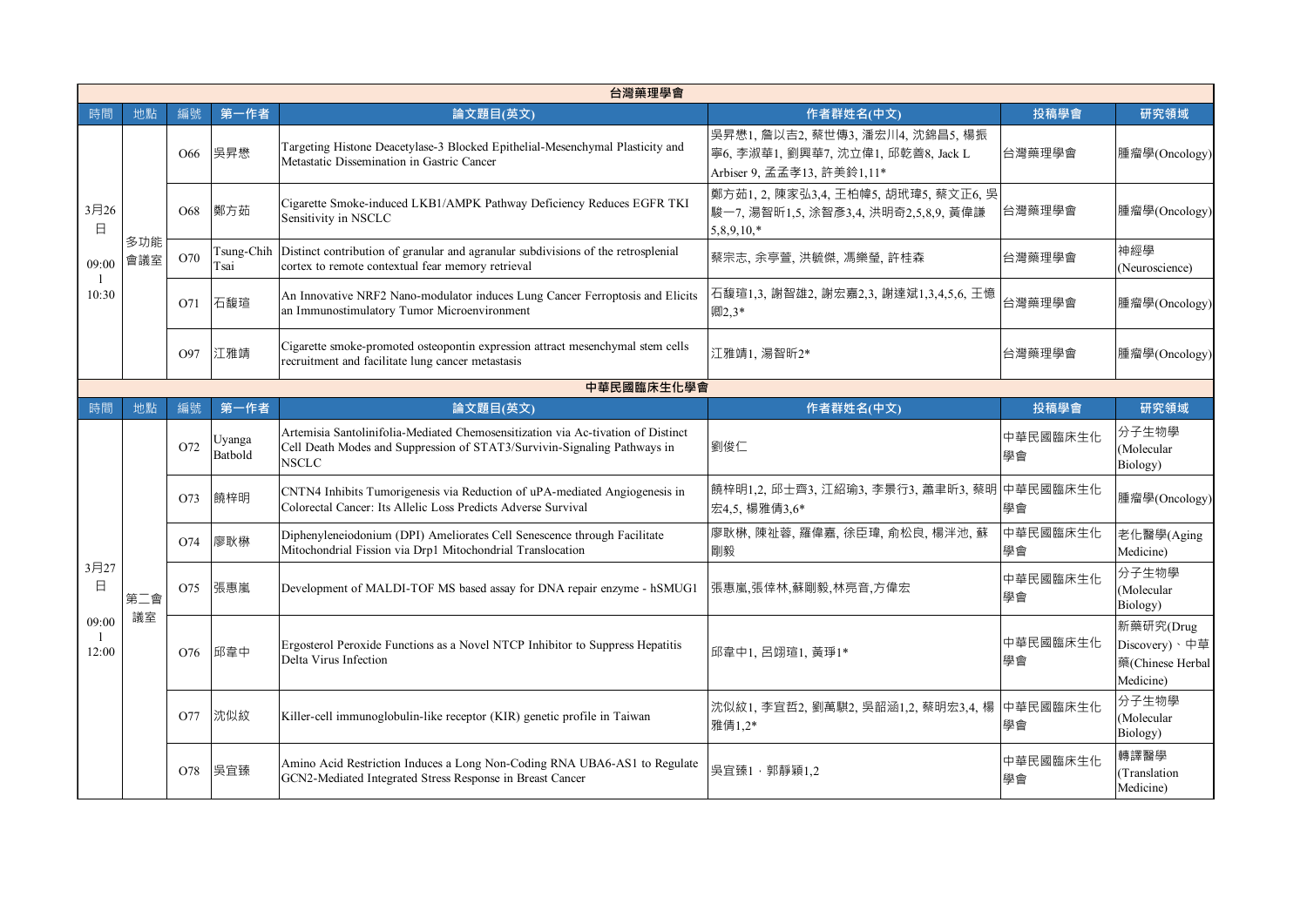|                | 台灣毒物學學會     |                 |      |                                                                                                                                                                   |                                                                                                                                                                                                                                    |         |                                                             |  |  |  |
|----------------|-------------|-----------------|------|-------------------------------------------------------------------------------------------------------------------------------------------------------------------|------------------------------------------------------------------------------------------------------------------------------------------------------------------------------------------------------------------------------------|---------|-------------------------------------------------------------|--|--|--|
| 時間             | 地點          | 編號              | 第一作者 | 論文題目(英文)                                                                                                                                                          | 作者群姓名(中文)                                                                                                                                                                                                                          | 投稿學會    | 研究領域                                                        |  |  |  |
|                |             | O79             | 謝宏嘉  | Deubiquitinase USP24 suppresses T cell antitumor activity via enhancement of PD-1<br>protein stability                                                            | 謝宏嘉1、洪建中2、王憶卿1                                                                                                                                                                                                                     | 台灣毒物學學會 | 轉譯醫學<br>(Translation<br>Medicine)                           |  |  |  |
| 3月26<br>日      |             | O80             | 楊侑恩  | Cisplatin Treatment Induces Interleukin-33 Production to Promote M2-like<br>Macrophages Polarization and ST2L Expression via IL-33/ST2L/NF-KB Signaling<br>Loop   | 楊侑恩1, 胡孟璇2, 曾彥誠3, 張志鵬1,3*, 王憶卿1,2*                                                                                                                                                                                                 | 台灣毒物學學會 | 腫瘤學(Oncology)                                               |  |  |  |
|                | 守仁樓<br>105講 | O81             | 張廷州  | Integration of Fiber Optic Particle Plasmon Resonance Sensing Technology and<br>Competitive Inhibition Method for Rapid and Sensitive Detection of Deoxynivalenol | 張廷州1,*, 孫乙立2, Frederik Fleissner3, 周禮君1, 4                                                                                                                                                                                         | 台灣毒物學學會 | 毒理學<br>(Toxicology)                                         |  |  |  |
| 09:00<br>10:20 | 堂           | O83             | 李芸萱  | Melatonin thwarts epithelial mesenchymal transition and peritoneal dissemination<br>via VDR/Twist axis                                                            | 李芸萱, 吳昇懋, 許美鈴                                                                                                                                                                                                                      | 台灣毒物學學會 | 腫瘤學(Oncology)                                               |  |  |  |
|                |             | O85             | 曾畹庭  | Therapeutic Potential of Aryl Hydrocarbon Receptor Inhibition on Diabetic<br>Retinopathy                                                                          | 曾畹庭,吳昇懋,許美鈴                                                                                                                                                                                                                        | 台灣毒物學學會 | 代謝疾病<br>(Metabolic<br>Diseases)                             |  |  |  |
|                |             | O86             |      | Quoc-Vu Le LY294002 protects against glucocorticoid-induced adverse effects on skin dermis                                                                        | 黃志揚                                                                                                                                                                                                                                | 台灣毒物學學會 | 老化醫學(Aging<br>Medicine)                                     |  |  |  |
|                |             | O87             | 賴威全  | Portable Smartphone Device with FRET-based Biosensor for the Detection of<br>Heavy Metal Lead                                                                     | 賴威全 張郁芬 鄒方寧 楊德明                                                                                                                                                                                                                    | 台灣毒物學學會 | 生醫光電<br>(Biomedical<br>Optics &<br>Electronics)             |  |  |  |
| 3月26           |             | O88             | 李昇翰  | Microplastics Disturbs the Gut Microbiota Community and Metabolome in the Gut-<br>Brain Axis in Mice                                                              | 李昇翰 & 鄭尊仁                                                                                                                                                                                                                          | 台灣毒物學學會 | 毒理學<br>(Toxicology)                                         |  |  |  |
| $\Box$         | 多功能         | O89             | 陳佳煌  | XBP1, an unfolded protein response effector, is attenuated in post-ischemic kidney<br>to promote chronic kidney disease                                           | 陳佳煌, 吳家賢, 鄭佳容, 姜至剛<br>台灣毒物學學會                                                                                                                                                                                                      |         | 毒理學<br>(Toxicology)                                         |  |  |  |
| 15:10<br>16:30 | 會議室         | O <sub>90</sub> | 甘鴻霖  | Computational Identification of Parkinsonian Neurotoxins Using an Integrated<br>Model Based on Adverse Outcome Pathway Concept                                    | 甘鴻霖1, 童俊維2, 林英琦1, 3, *                                                                                                                                                                                                             | 台灣毒物學學會 | 毒理學<br>(Toxicology)                                         |  |  |  |
|                |             | O91             | 鐘耀邦  | Tributyltin Triggers Human Chondrocyte Senescence and Enhances Mouse Articular<br>Cartilage Aging                                                                 | 鐘耀邦1, 林園宸1, 楊榮森2, 劉興華1*                                                                                                                                                                                                            | 台灣毒物學學會 | 毒理學<br>(Toxicology)                                         |  |  |  |
|                |             | O92             | 吳廷建  | Development of a therapeutic peptide for lung cancer                                                                                                              | Ting-Chien Wu1, Chen-Yi Liao1, Siou-Yu Wang1, Yu-<br>Ying Lin2, Shu-Ming Chuang2, Szu-Yu Liu2, Chi-<br>Hsiang Wang2, Shang-Er Su1, Wei-Ting Chen1, Sheng-<br>Wen Cheng1, Cheng-Yen Chuang3, Feng-Di Long4,<br>Jinghua Tsai Chang1* | 台灣毒物學學會 | 新藥研究(Drug<br>Discovery)、中草<br>藥(Chinese Herbal<br>Medicine) |  |  |  |